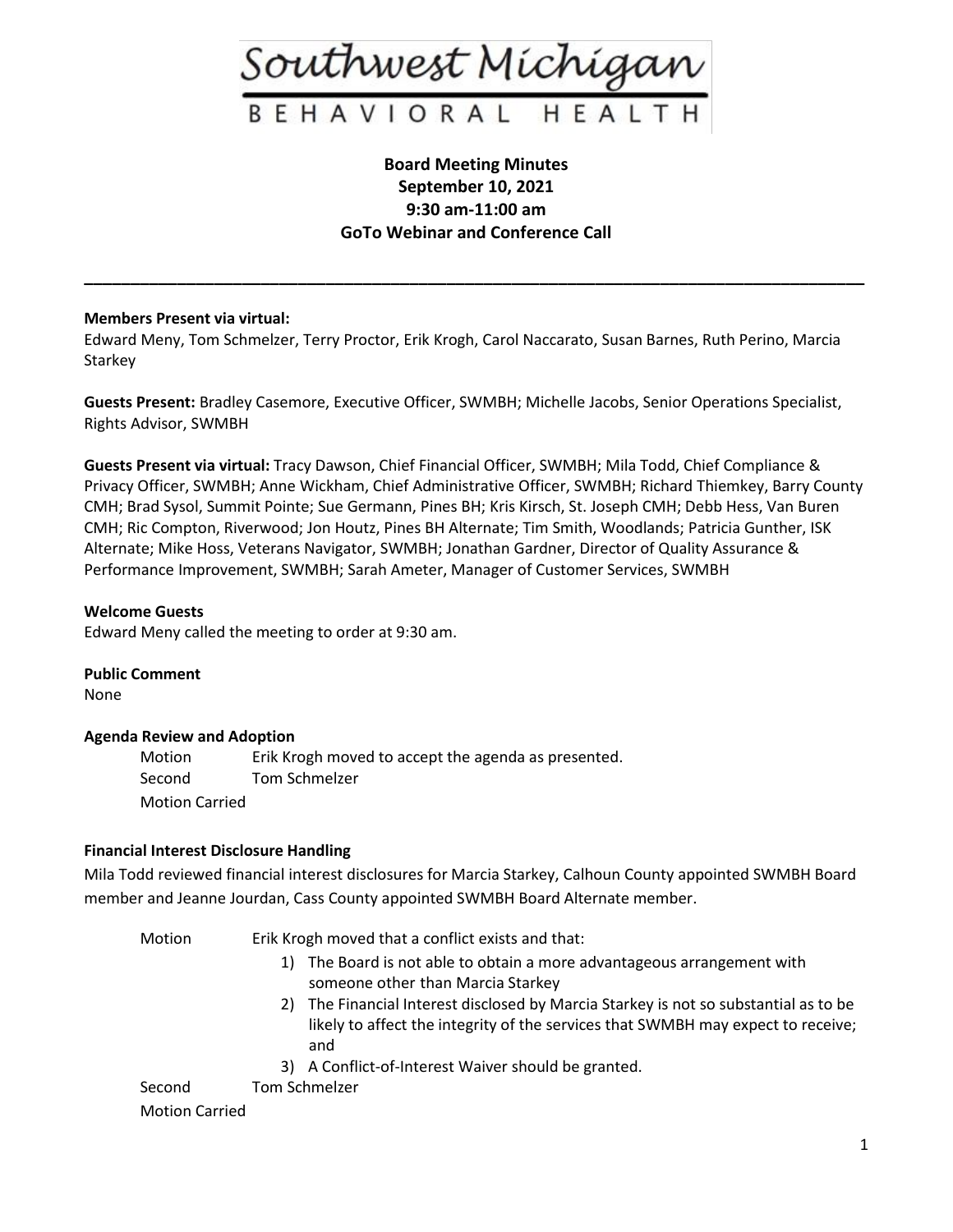| Motion                | Tom Schmelzer moved that a conflict exists and that:                                                                                                                            |  |
|-----------------------|---------------------------------------------------------------------------------------------------------------------------------------------------------------------------------|--|
|                       | 1) The Board is not able to obtain a more advantageous arrangement with<br>someone other than Jeanne Jourdan                                                                    |  |
|                       | 2) The Financial Interest disclosed by Jeanne Jourdan is not so substantial as to be<br>likely to affect the integrity of the services that SWMBH may expect to receive;<br>and |  |
|                       | 3) A Conflict-of-Interest Waiver should be granted.                                                                                                                             |  |
| Second                | Susan Barnes                                                                                                                                                                    |  |
| <b>Motion Carried</b> |                                                                                                                                                                                 |  |
| <b>Consent Agenda</b> |                                                                                                                                                                                 |  |
| Motion                | Tom Schmelzer moved to approve the July 9, 2021, Board meeting minutes as<br>presented.                                                                                         |  |
| Second                | Susan Barnes                                                                                                                                                                    |  |
| <b>Motion Carried</b> |                                                                                                                                                                                 |  |
| Motion                | Ruth Perino moved to approve the August 13, 2021 Board meeting minutes as<br>presented.                                                                                         |  |

Second Erik Krogh Motion Carried

| Motion                | Tom Schmelzer moved to approve the Customer Advisory Committee nominees as |
|-----------------------|----------------------------------------------------------------------------|
|                       | presented.                                                                 |
| Second                | Susan Barnes                                                               |
| <b>Motion Carried</b> |                                                                            |

# **Operations Committee**

## **Operations Committee Minutes July 28, 2021**

Edward Meny reviewed the minutes as documented. There were no questions, and the minutes were accepted.

# **Ends Metrics**

## **Fulfillment of Contractual Obligations – State Opioid Response Grant Review Results**

Tom Schmelzer reminded the Board that the document was reviewed at the last Board meeting and only a vote is required today.

Motion Tom Schmelzer moved that the data is relevant and compelling, the Executive Officer is in compliance and the contract obligations have been fulfilled.

Second Susan Barnes

Motion Carried

# **Board Actions to be Considered**

**Michigan Consortium for Healthcare Excellence (MCHE) payment for MCG Utilization Management Tool**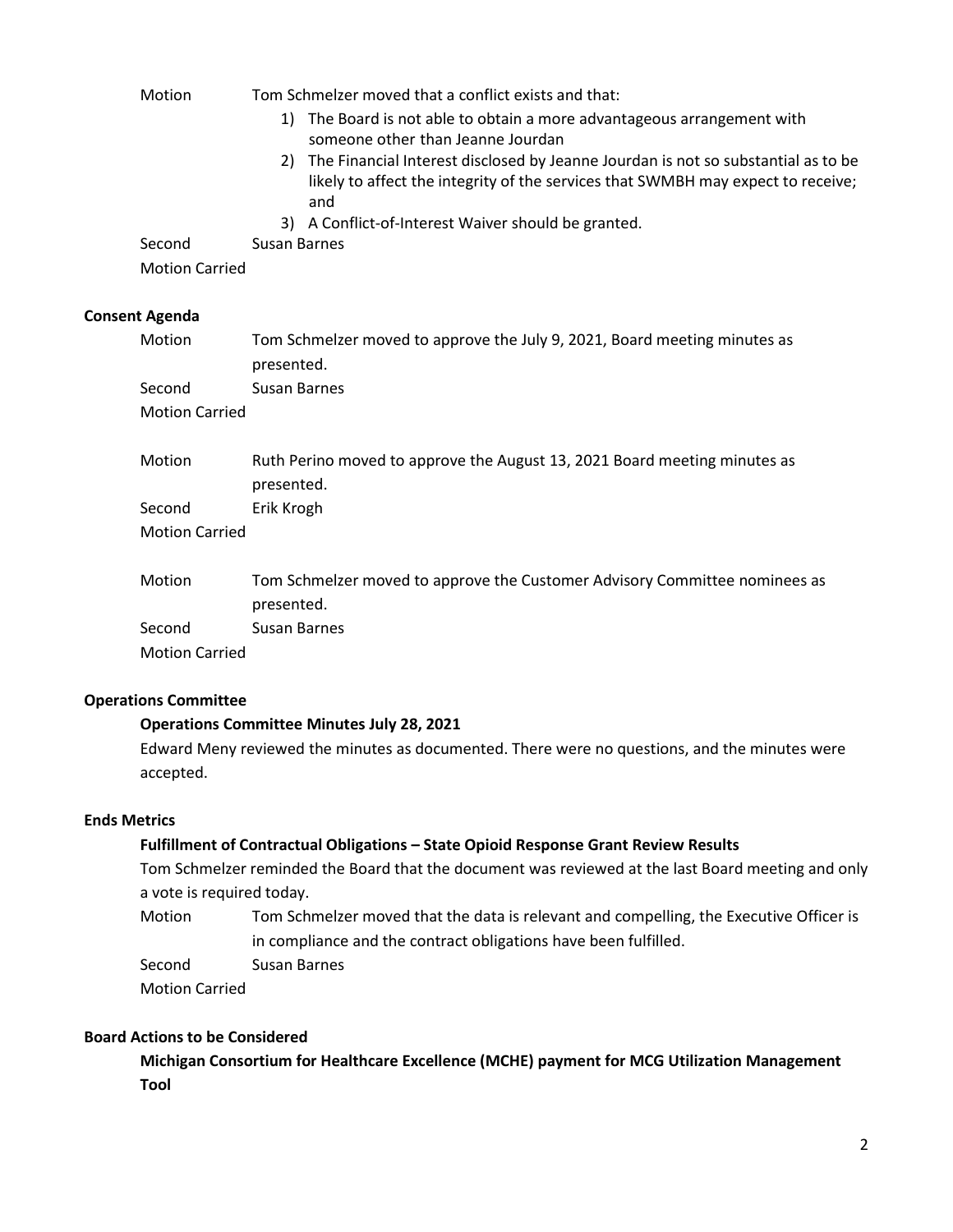Brad Casemore reviewed the history of MCHE, prior payment history and current payment requests referencing SWMBH Policy BEL-010 Regional Entity 501 (c) (3) Representation. Discussion followed.

Motion Erik Krogh moved to authorize the 2021 Fee payment to MCHE for MCG staterequired Utilization Review Criteria and Solution in the approximate amount of \$45,000.00.

| Second         | <b>Tom Schmelzer</b> |     |
|----------------|----------------------|-----|
| Roll call vote | <b>Ruth Perino</b>   | yes |
|                | Carol Naccarato      | yes |
|                | Tom Schmelzer        | yes |
|                | <b>Terry Proctor</b> | yes |
|                | Erik Krogh           | yes |
|                | <b>Edward Meny</b>   | yes |
|                | Susan Barnes         | ves |

## Motion Carried

Motion Ruth Perino moved to authorize the payment of the 2022 and 2023 MCG staterequired Utilization Review Criteria and Solution Fee payments to MCHE in the approximate amounts of \$45,000.00 each.

| Second         | Susan Barnes         |     |
|----------------|----------------------|-----|
| Roll call vote | <b>Ruth Perino</b>   | yes |
|                | Carol Naccarato      | yes |
|                | Tom Schmelzer        | yes |
|                | <b>Terry Proctor</b> | yes |
|                | Erik Krogh           | yes |
|                | <b>Edward Meny</b>   | yes |
|                | Susan Barnes         | yes |
|                |                      |     |

Motion Carried

## **Board Policy Review**

#### **BG-008 Board Member Job Description**

Edward Meny reported as documented.

- Motion Tom Schmelzer moved that the Board is in compliance and policy BEL-008 Board Member Job Description does not need revision.
- Second Susan Barnes

Motion Carried

## **EO-001 Executive Role & Job Description**

Edward Meny reported as documented.

Motion Ruth Perino moved that the Board is in compliance and policy EO-001 Executive Role & Job Description does not need revision.

Second Erik Krogh

Motion Carried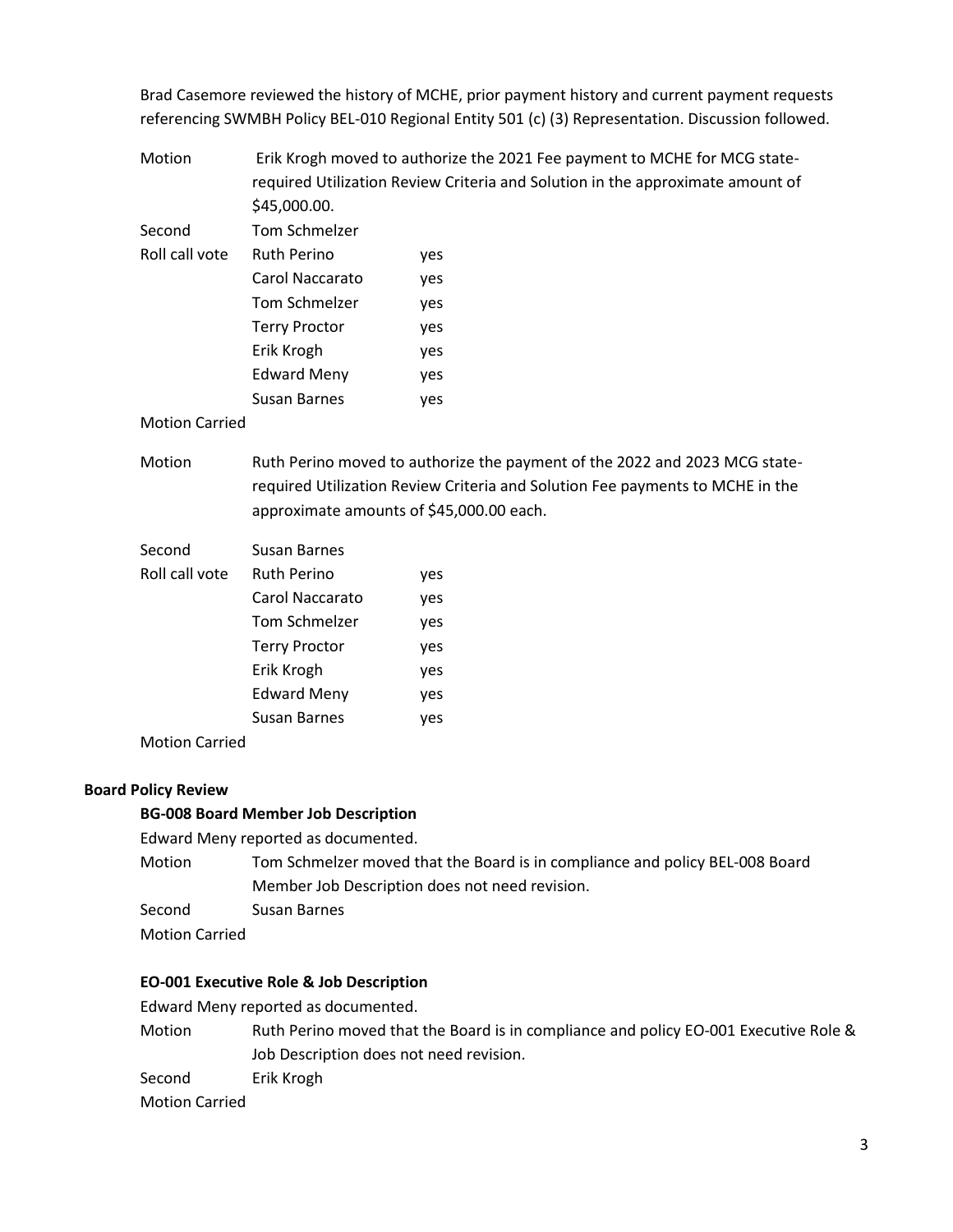## **BG-002 Management Delegation**

Edward Meny reported as documented.

Motion Erik Krogh moved that the Board is in compliance and policy BG-002 Management Delegation does not need revision.

Second Carol Naccarato

Motion Carried

# **Executive Limitations Review**

### **BEL-009 Global Executive Constraint**

Ruth Perino reported as documented.

| Motion                | Ruth Perino moved that the Executive Officer is in compliance with policy BEL-009 |
|-----------------------|-----------------------------------------------------------------------------------|
|                       | Global Executive Constraint and the policy does not need revision.                |
| Second                | Tom Schmelzer                                                                     |
| <b>Motion Carried</b> |                                                                                   |

## **BEL-005 Treatment of Plan Members**

Erik Krogh reported as documented.

Motion Erik Krogh moved that the Executive Officer is in compliance with policy BEL-005 Treatment of Plan Members and the policy does not need revision.

Second Carol Naccarato

Motion Carried

## **BEL-004 Treatment of Staff**

Edward Meny reported as documented.

Motion Edward Meny moved that the Executive Officer is in compliance with policy BEL-004 Treatment of Staff and the policy does not need revision.

Second Tom Schmelzer

Motion Carried

# **Board Education**

## **Fiscal Year 2021 Year to Date Financial Statements**

Tracy Dawson reported as documented.

#### **Preview Fiscal Year 2022 SWMBH Budget**

Tracy Dawson reported as documented noting that the State does not have a budget yet and SWMBH does not have good rate information. The State said that rate information would be provided by September 16, 2021, and then SWMBH will begin internal budget processes.

### **Veteran's Services**

Mike Hoss reported as documented. The Board thanked Mike Hoss for his service.